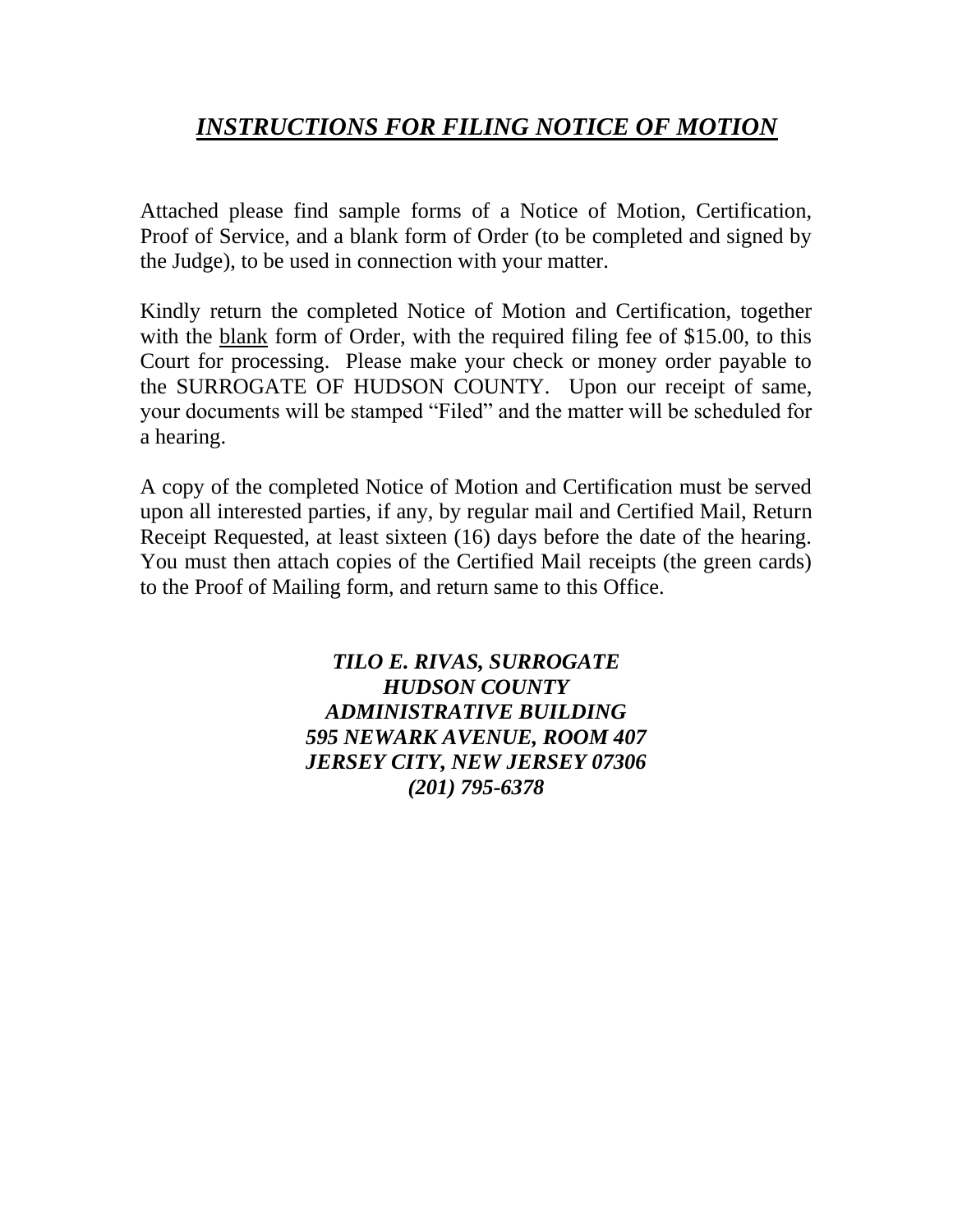| NAME:<br><b>ADDRESS:</b> |                                                                                        |
|--------------------------|----------------------------------------------------------------------------------------|
| PHONE NO.:<br>EMAIL:     | <u> 1980 - Jan Barbara, martxa al II-lea (h. 1980).</u>                                |
| In the Matter of         | : SUPERIOR COURT OF NEW JERSEY<br>: CHANCERY DIVISION: PROBATE PART<br>: HUDSON COUNTY |
| (Name of Case)           | Docket No.:                                                                            |
|                          | Civil Action                                                                           |

## **NOTICE OF MOTION**

TO: (List Name(s) and Address(es) of interested parties to be served Notice)

PLEASE TAKE NOTICE that I shall move before the Honorable Mary K. Costello, P.J.Ch., at the Brennan Courthouse, 583 Newark Avenue, 2<sup>nd</sup> Floor, Jersey City, New Jersey, on \_\_\_\_\_\_\_\_\_\_\_\_\_\_\_\_\_\_\_\_\_\_, 20\_\_\_, at \_\_\_\_\_ o'clock in the \_\_\_\_\_\_ noon, or as soon thereafter as counsel can be heard, for an  $\overline{\text{Order}}$  granting the following (*insert relief sought in space below*):

Should you have any objections to my application to the Court, you must appear before the Court on the above date and time.

\_\_\_\_\_\_\_\_\_\_\_\_\_\_\_\_\_\_\_\_\_\_\_\_\_\_\_\_\_\_\_\_\_\_\_\_\_\_\_\_\_\_\_\_\_\_\_\_\_\_\_\_\_\_\_\_\_\_\_\_\_\_\_\_\_\_\_\_\_\_\_ \_\_\_\_\_\_\_\_\_\_\_\_\_\_\_\_\_\_\_\_\_\_\_\_\_\_\_\_\_\_\_\_\_\_\_\_\_\_\_\_\_\_\_\_\_\_\_\_\_\_\_\_\_\_\_\_\_\_\_\_\_\_\_\_\_\_\_\_\_\_\_.

Pursuant to 1:6-2, the undersigned hereby requests oral argument only in the event opposition is filed.

(Your Signature)

\_\_\_\_\_\_\_\_\_\_\_\_\_\_\_\_\_\_\_\_\_\_\_\_\_\_\_\_\_\_\_\_\_\_

Date: \_\_\_\_\_\_\_\_\_\_\_\_\_\_\_\_\_\_\_\_\_\_\_\_

Via Regular Mail & Certified Mail, RRR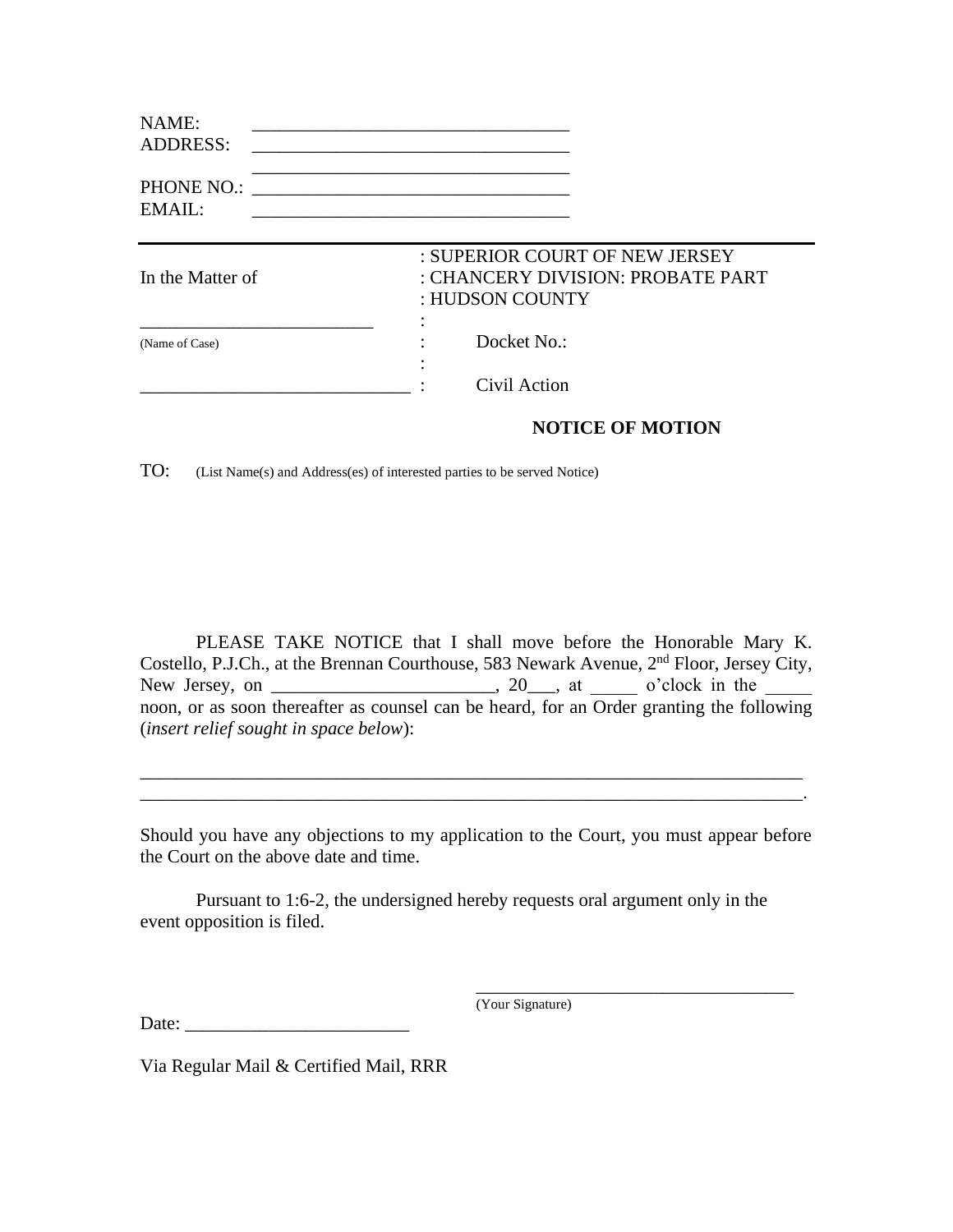| NAME:<br><b>ADDRESS:</b> |                                                                                        |
|--------------------------|----------------------------------------------------------------------------------------|
| PHONE NO.:               |                                                                                        |
| In the Matter of         | : SUPERIOR COURT OF NEW JERSEY<br>: CHANCERY DIVISION: PROBATE PART<br>: HUDSON COUNTY |
| (Name of Case)           | Docket No.:                                                                            |
|                          | Civil Action                                                                           |
|                          | <b>CERTIFICATION</b>                                                                   |
|                          | , the Pro Se Plaintiff in the above                                                    |

captioned matter, do hereby certify as follows (*Provide a BRIEF explanation as to the reason(s) you are bringing forth this court action and attach any supporting documents*):

I certify that the foregoing statements made by me are true. I am aware that if any of the foregoing statements made by me are willfully false, I am subject to punishment.

Date:\_\_\_\_\_\_\_\_\_\_\_\_\_\_\_\_\_ \_\_\_\_\_\_\_\_\_\_\_\_\_\_\_\_\_\_\_\_\_\_\_\_\_\_\_\_\_\_\_\_\_\_\_

(Your Signature)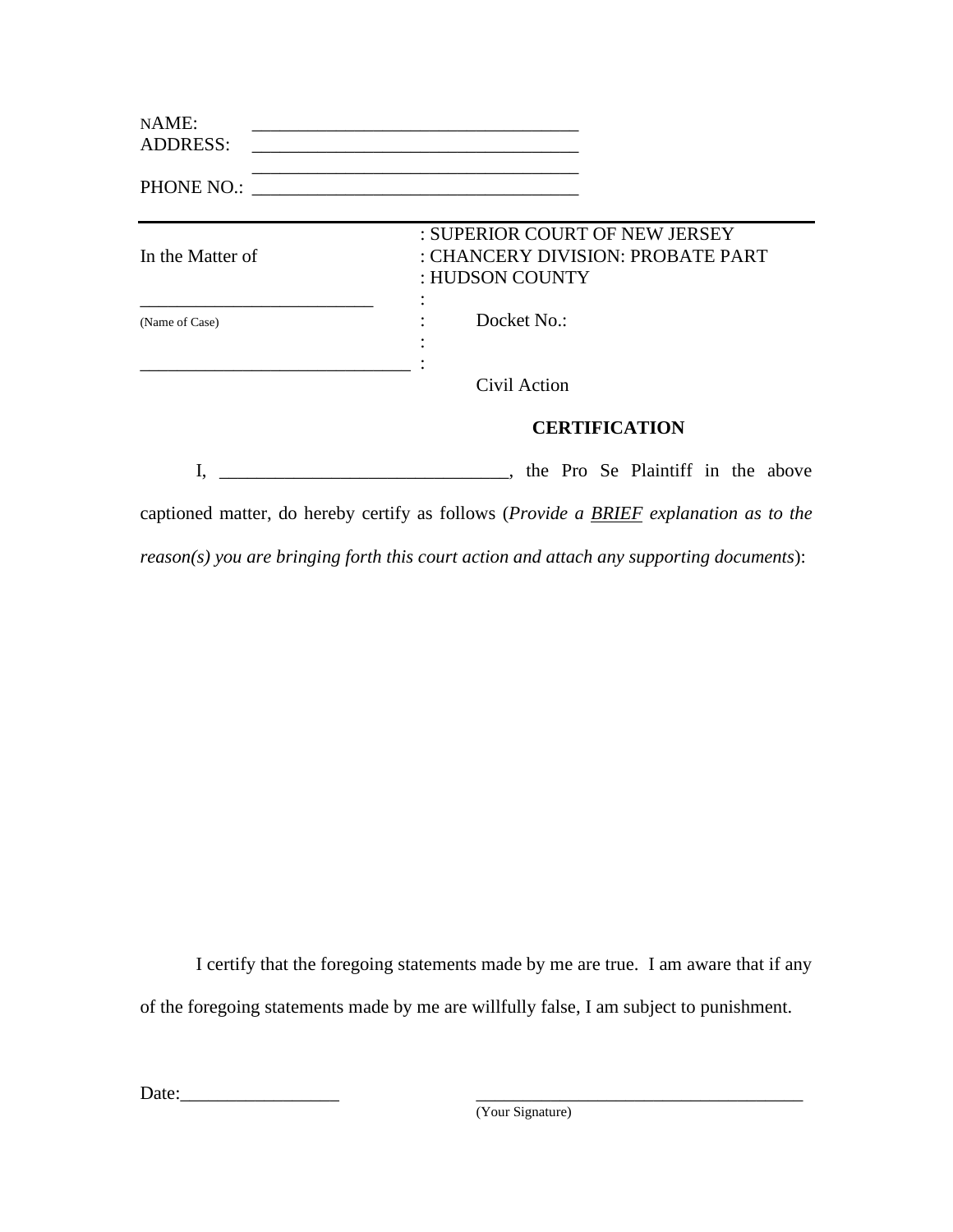| NAME:           |  |
|-----------------|--|
| <b>ADDRESS:</b> |  |

\_\_\_\_\_\_\_\_\_\_\_\_\_\_\_\_\_\_\_\_\_\_\_\_\_\_\_\_\_\_\_\_\_\_ PHONE NO.: \_\_\_\_\_\_\_\_\_\_\_\_\_\_\_\_\_\_\_\_\_\_\_\_\_\_\_\_\_\_\_\_\_\_

| In the Matter of | : SUPERIOR COURT OF NEW JERSEY<br>: CHANCERY DIVISION: PROBATE PART<br>: HUDSON COUNTY |
|------------------|----------------------------------------------------------------------------------------|
| (Name of Case)   | Docket No.:                                                                            |
|                  | Civil Action                                                                           |
|                  | <b>PROOF OF MAILING</b>                                                                |
|                  | the Pro Se Plaintiff in the above                                                      |

captioned matter, do hereby certify as follows:

On \_\_\_\_\_\_\_\_\_\_\_\_\_\_\_\_\_\_\_ I mailed a copy of the Notice of Motion, Certification and all supporting documents, by certified mail, return receipt requested (copies of receipts are attached hereto), and by regular mail to the following parties (*List Name(s) and Address(es) of interested parties to be served Notice*):

I certify that the foregoing statements made by me are true. I am aware that if any of the foregoing statements made by me are willfully false, I am subject to punishment.

Date:

(Your Signature)